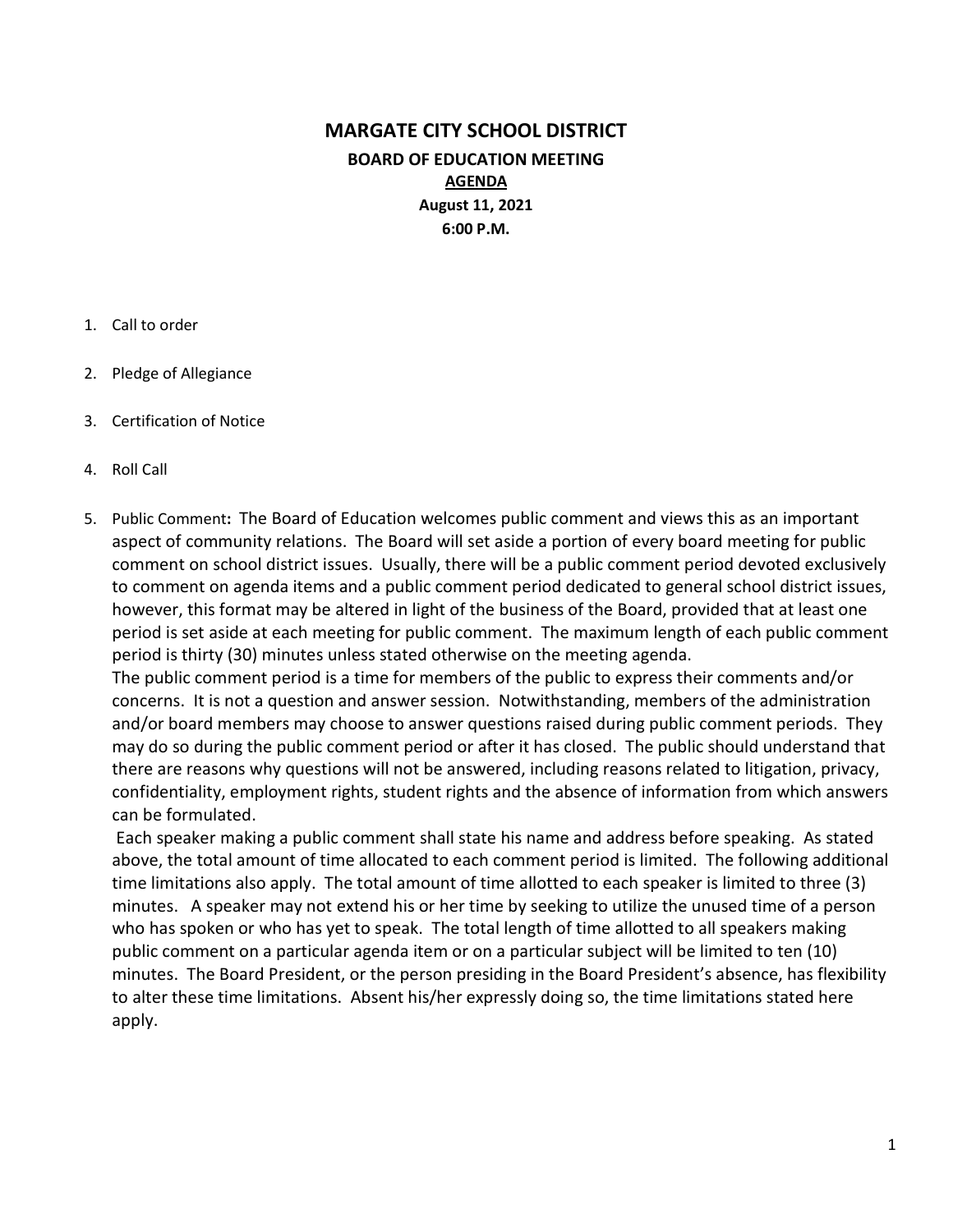- 6. Report of Superintendent of Schools:
	- A. Enrollment:

| Enrollment as of 6/17/2021<br><b>Ross School</b> |     | Enrollment as of 07/30/2021<br><b>Ross School</b> |     |
|--------------------------------------------------|-----|---------------------------------------------------|-----|
| Pre K $(1/2$ day)                                | 08  | Pre K $(1/2$ day)                                 | 03  |
| Kindergarten                                     | 42  | Kindergarten                                      | 37  |
| Grade 1                                          | 42  | Grade 1                                           | 37  |
| Grade 2                                          | 33  | Grade 2                                           | 38  |
| Grade 3                                          | 46  | Grade 3                                           | 31  |
| Grade 4                                          | 31  | Grade 4                                           | 44  |
| Sub-total                                        | 202 | Sub-total                                         | 190 |
| <b>Tighe School</b>                              |     | <b>Tighe School</b>                               |     |
| Grade 5                                          | 36  | Grade 5                                           | 31  |
| Grade 6                                          | 49  | Grade 6                                           | 34  |
| Grade 7                                          | 47  | Grade 7                                           | 48  |
| Grade 8                                          | 49  | Grade 8                                           | 46  |
| Sub-total                                        | 181 | Sub-total                                         | 159 |
| <i><b>*Total Enrollment</b></i>                  | 383 | <i><b>*Total Enrollment</b></i>                   | 349 |

#### \*Above enrollment includes Longport and Tuition enrollment below

| <b>Longport Enrollment:</b> |            |    | <b>Tuition Students:</b> |   |
|-----------------------------|------------|----|--------------------------|---|
| William H. Ross             | 24         |    | William H. Ross          | 4 |
| Eugene A. Tighe             | <u> 11</u> |    | Eugene A. Tighe          |   |
| Total                       | 35         |    |                          |   |
| ACHS (Margate)              |            | 38 |                          |   |
| OCHS (Choice)               |            | 58 |                          |   |
| MRHS (Choice)               |            | 09 |                          |   |
|                             |            |    |                          |   |

- B. Instructional Support
	- 1. Update on Principal/Director activities
		- A) Report each school submitted information to the School Safety Data System (SSDS) due on August 10, 2021. The information included Student Incidents from the 2<sup>nd</sup> half of the school year, along with staff training and school programs that were offered.
	- 2. Review activity calendars
	- 3. Review fire drill and security drill report
- C. Communications
- D. District Committee Reports
- 7. MEF Update
- 8. MEA Report
- 9. General Board Discussion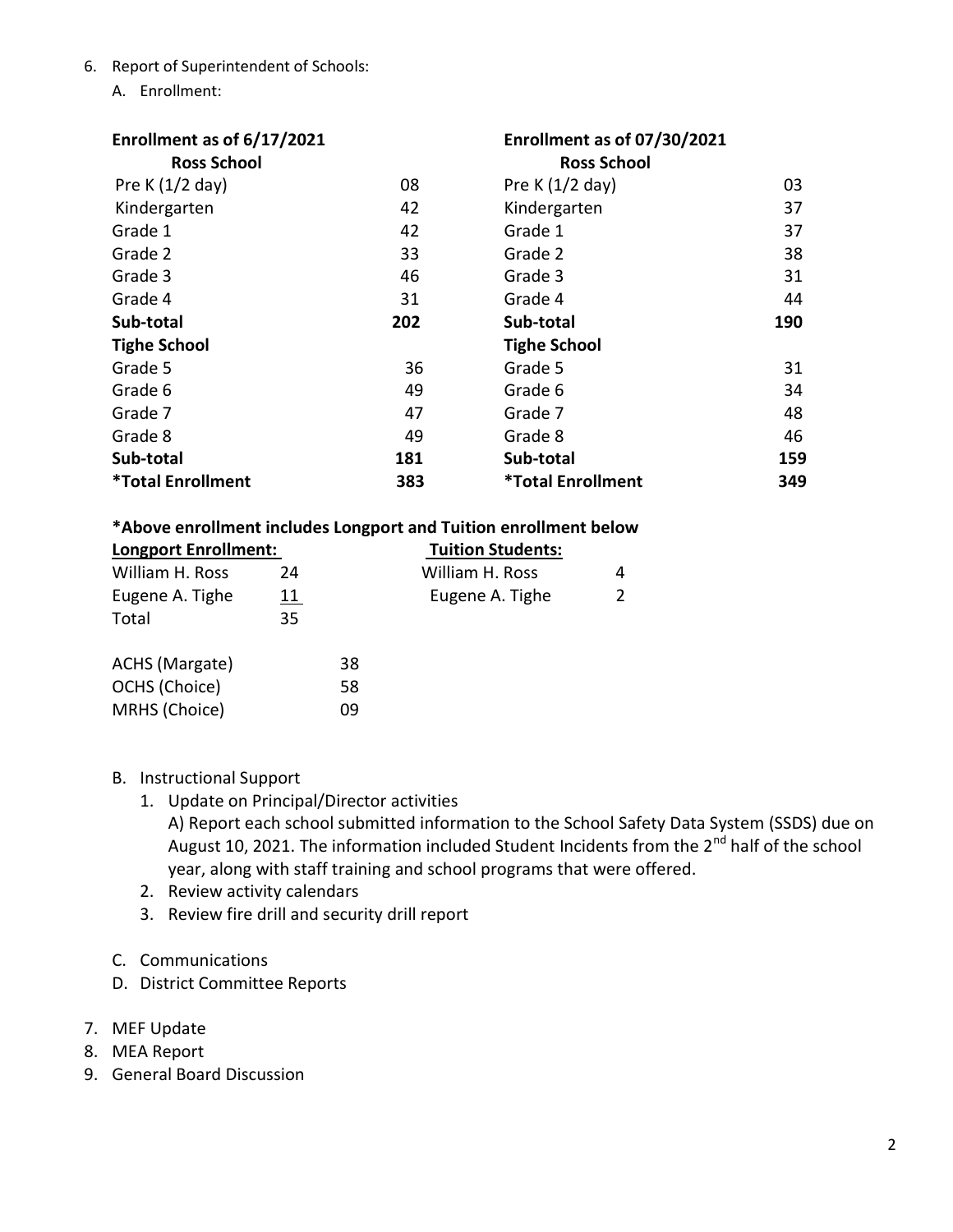### A. Personnel

1) Approve the 2021-2022 Substitute list.

2) Approve Danielle Ujcich for enrollment and reimbursement upon successful completion of the graduate course EDUC 5910 Educational Research at Stockton University during the fall 2021 semester. Costs: Reimbursement upon successful completion \$1757.84.

3) Approve Chrissy Campbell for enrollment and reimbursement upon successful completion of the graduate course SPEC 688: Methods of Mild Intervention at Ball State University for the fall semester. Costs: Reimbursement upon successful completion \$1757.84.

4) Approve the updated 2021-2022 school calendar.

5) Approve hiring Brian Pasternak as a Special Education Teacher for the 2021-2022 school year at MA Step 2 as per MEA contract with benefits pending completion of paperwork.

6) Approve hiring Stephanie Curry as an Elementary Teacher for the 2021-2022 school year at BA step 5 as per the MEA contract with benefits pending completion on paperwork.

7) Approve hiring Erin Gorman as an Elementary Teacher for the 2021-2022 school year at Step BA 1 as per the MEA contract with benefits pending completion of paperwork.

8) Approve hiring Jamie Vecere-Collins as an Elementary Teacher for the 2021-2022 school year at Step BA 4 as per the MEA contract with benefits pending completion of paperwork.

9) ) Approve hiring Lora Blanco as an Special Education Elementary Teacher for the 2021-2022 school year at Step BA 9 as per the MEA contract with benefits pending completion of paperwork. 10) Approve hiring Barbara Farrell as an Part-Time Art Teacher for the 2021-2022 school year at Step BA 7-as per the MEA contract, pending completion of paperwork.

11) Approve hiring Emily Rubino as an Elementary Teacher for the 2021-2022 school year at Step MA 1 as per the MEA contract, pending completion of paperwork.

12) Approve Anita Grimley to work up to 10 hours painting in the Tighe School entryway. Costs:

\$49.13 (or new MEA contracted hourly rate) x up to 10 hrs = \$491.40 + \$68.16 for paint.

13) Approve the amendment of Katie DeSalle's ESY hours to include up to 8 additional hours June 26, 2021-July 29, 2021. Costs: \$49.13 (or new MEA rate) x8hrs = \$393.04.

14) Approve Doug Pendleton for a medical leave starting August 4, 2021 until a date TBD.

15) Approve the registration and reimbursement of fees required for the two-year Principal Residency program for 2021-2023 mandated for Bonnie Marino. Costs: The entire program \$3,350 (set by the NJ-L2Lprogram).

# B. Instructional Support/Activities

1) Approve the Media Literacy Curriculum Overview update for grades K-6.

2) Approve Life Skills Curriculum Overview update for grades 5-8.

3) Approve the Science Curriculum Overview update for grades K-8.

# C. Contract

1) Approve the service contract with the New Jersey Commission of the Blind and Visually Impaired for the 2021-2022 school year effective 9/1/2021 through 6/30/2022 to provide educational services to the Margate City School district. Costs: \$2,200 .

2) Approve a tuition contract for CW to attend Kindergarten for the 2021-2022 school year.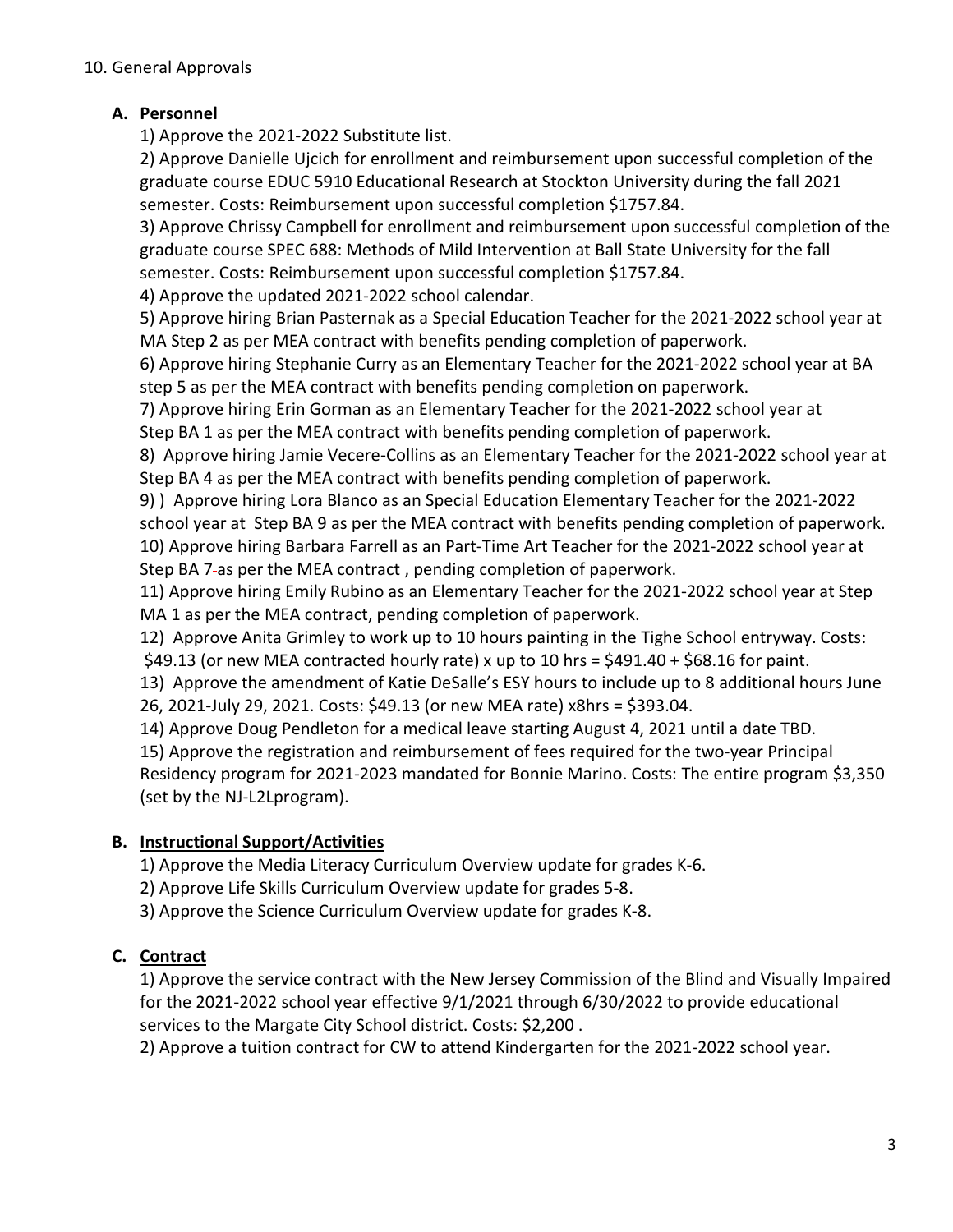### D. Workshop

1) Approve Audrey Becker to attend the Human Resources Workshop for District Leadership on August 19 and September 15, 2021 online via Zoom, and February 3 and March 30 in person. Costs: \$500 registration and workshops. Travel reimbursement for in person workshops.

#### E. Students

1) Approve the application for hardship busing for two  $5<sup>th</sup>$  grade students for the 2021-2022 school Year.

- 11. Presentation and Approval of Minutes: July 7, 2021 Regular and Executive Session Meeting Minutes and July 8, 2021 Special Session and Executive Meeting Minutes.
- 12. Report of the Board Secretary: June 2021
	- a. Financial Reports June 2021

b. Pursuant to N.J.A.C. 6A:23-16.10(c) Margate City Board of Education certifies that as of June 30, 2021 after review of the Secretary's Monthly Financial Reports (Revenue and Appropriation Sections) and upon consultation with the appropriate district officials that to the best of our knowledge there have been no changes in anticipated revenue sources and/or amounts and no major account or fund has been over-expended in violation of N.J.A.C. 6A:23-16.10(c)3-4 so that sufficient funds are available to meet the district's financial obligations for the remainder of the fiscal year. c. Bills and Payrolls – \$787,199.80

d. Transfer of Funds within the General Current Expense Account

| To: | Resource Rm Inst'l EAT        | 11-213-100-106-00-00-010 | \$263.20            |
|-----|-------------------------------|--------------------------|---------------------|
|     | Other Salaries - Aides        | 11-215-100-106-00-00-025 | \$153.98            |
|     | Summer School Sal EAT         | 11-422-100-101-00-00-010 | \$2,235.42          |
|     | Summer School Salaries        | 11-422-100-101-00-00-025 | \$3,045.32          |
|     | Title II Pro Develop          | 20-270-200-320-00-00-010 | \$1,484.00          |
|     | Clean Outside Maint Adm       | 11-000-262-420-00-03     | \$5.77              |
|     | <b>Energy Natural Gas EAT</b> | 11-000-262-621-00-01     | \$1,024.22          |
|     | <b>Energy Electricity EAT</b> | 11-000-262-622-00-01     | \$10,269.35         |
|     | Const Window Replace EAT      | 30-000-400-450-51-01     | \$12,371.39         |
|     | Tuition to Priv School Disa   | 11-000-100-567-00-00     | \$70,000.00         |
|     |                               | Total                    | <u>\$100,852.65</u> |

#### Ratified Budget Transfers for 2020-2021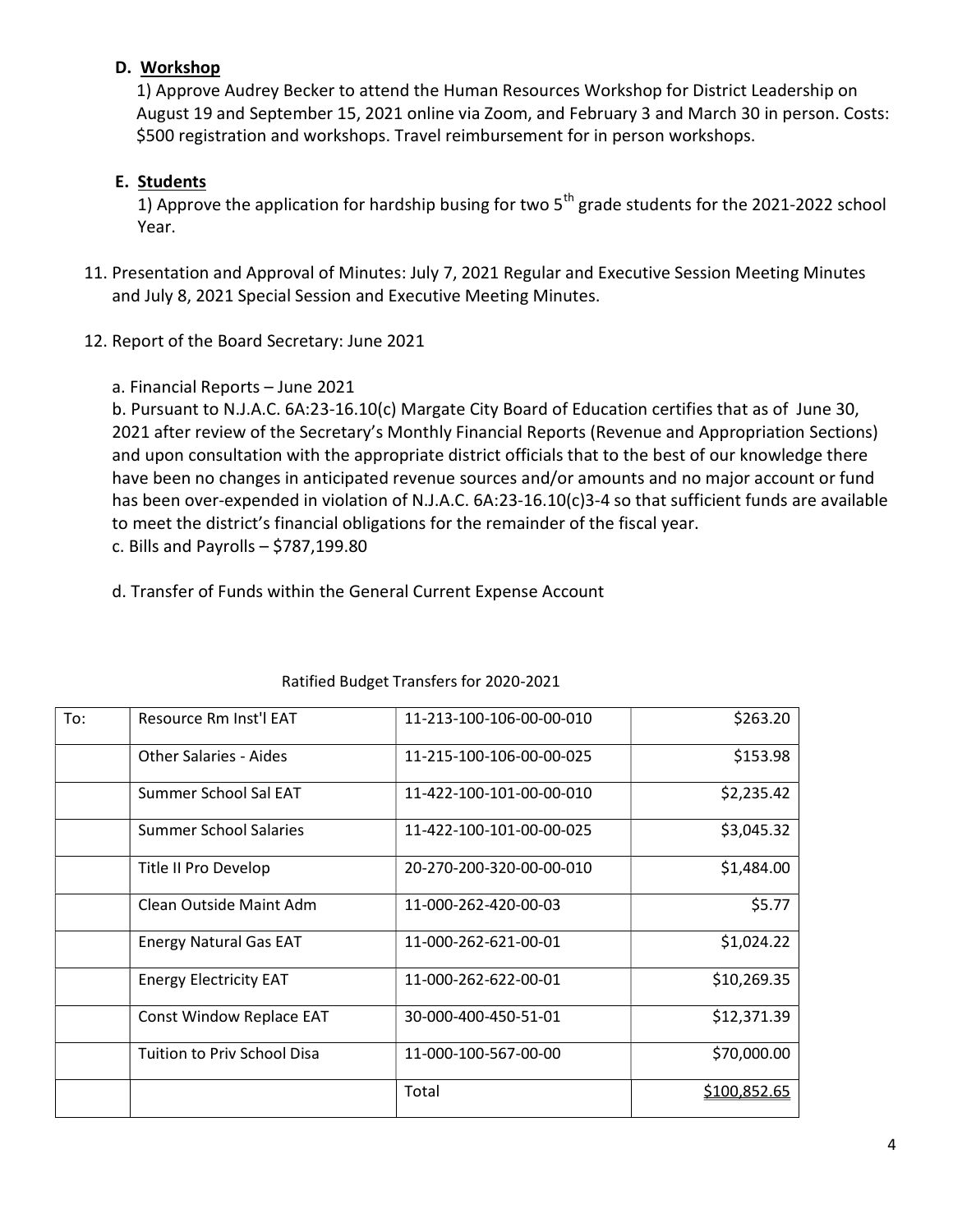| From: | Salaries - Resource Room         | 11-213-100-101-00-00-010 | \$263.20     |
|-------|----------------------------------|--------------------------|--------------|
|       | Salaries of Teachers - Preschool | 11-215-100-101-00-00-025 | \$153.98     |
|       | School CoCurricular Act          | 11-401-100-100-00-00-010 | \$4,527.74   |
|       | <b>Summer School Aides</b>       | 11-422-100-106-00-00-025 | \$753.00     |
|       | Teacher & Principal Train        | 20-270-100-100-00-00     | \$1,353.00   |
|       | Teacher & Principal Train        | 20-270-200-200-00-00     | \$131.00     |
|       | <b>Clean Outside Maint Ross</b>  | 11-000-262-420-00-04     | \$5.77       |
|       | <b>Energy Natural Gas Adm</b>    | 11-000-262-621-00-03     | \$459.91     |
|       | <b>Energy Natural Gas WHR</b>    | 11-000-262-621-00-04     | \$413.62     |
|       | <b>Energy Electricity Adm</b>    | 11-000-262-622-00-03     | \$10,420.04  |
|       | <b>Cons Asbestos Floor</b>       | 30-000-400-450-50-01     | \$2,180.42   |
|       | <b>Constr HVAC EAT</b>           | 30-000-400-450-52-01     | \$10,190.97  |
|       | Tuition - Handicapped Pri        | 11-000-100-566-00-00     | \$70,000.00  |
|       |                                  | Total                    | \$100,852.65 |

## Ratified Budget Transfers for 2021-2022

| To: | <b>Sick Pmt Retired Staff</b>   | 11-000-291-299-00-00     | \$45,000.00 |
|-----|---------------------------------|--------------------------|-------------|
|     | Gen Computers Granville         | 11-190-100-610-15-04-025 | \$500.00    |
|     | <b>ESSER II Non Ed Supp WHR</b> | 20-483-200-600-00-00-025 | \$43,300.69 |
|     | Title I Employee Benefits       | 20-231-200-200-00-00-010 | \$371.01    |
|     | Attendance - Salary             | 11-000-211-100-00-025    | \$3,715.46  |
|     | Gen Admin/Disctrict - Sal       | 11-000-230-100-00-00     | \$21,297.94 |
|     | Salaries of Sectretary WHR      | 11-000-240-105-00-00-025 | \$1,237.42  |
|     | Repair Salaires Adm             | 11-000-261-100-00-03     | \$914.66    |
|     | <b>Maint Salaries Ross</b>      | 11-000-262-100-00-04     | \$42,260.68 |
|     | <b>Staff Training Pro WHR</b>   | 11-000-223-320-00-00-025 | \$666.75    |
|     | Insurance Adm Office            | 11-000-262-520-00-03     | \$26.50     |
|     | <b>Insurance Ross</b>           | 11-000-262-520-00-04     | \$6,846.10  |
|     | Other Exp Adm                   | 11-000-262-800-00-03     | \$1,000.00  |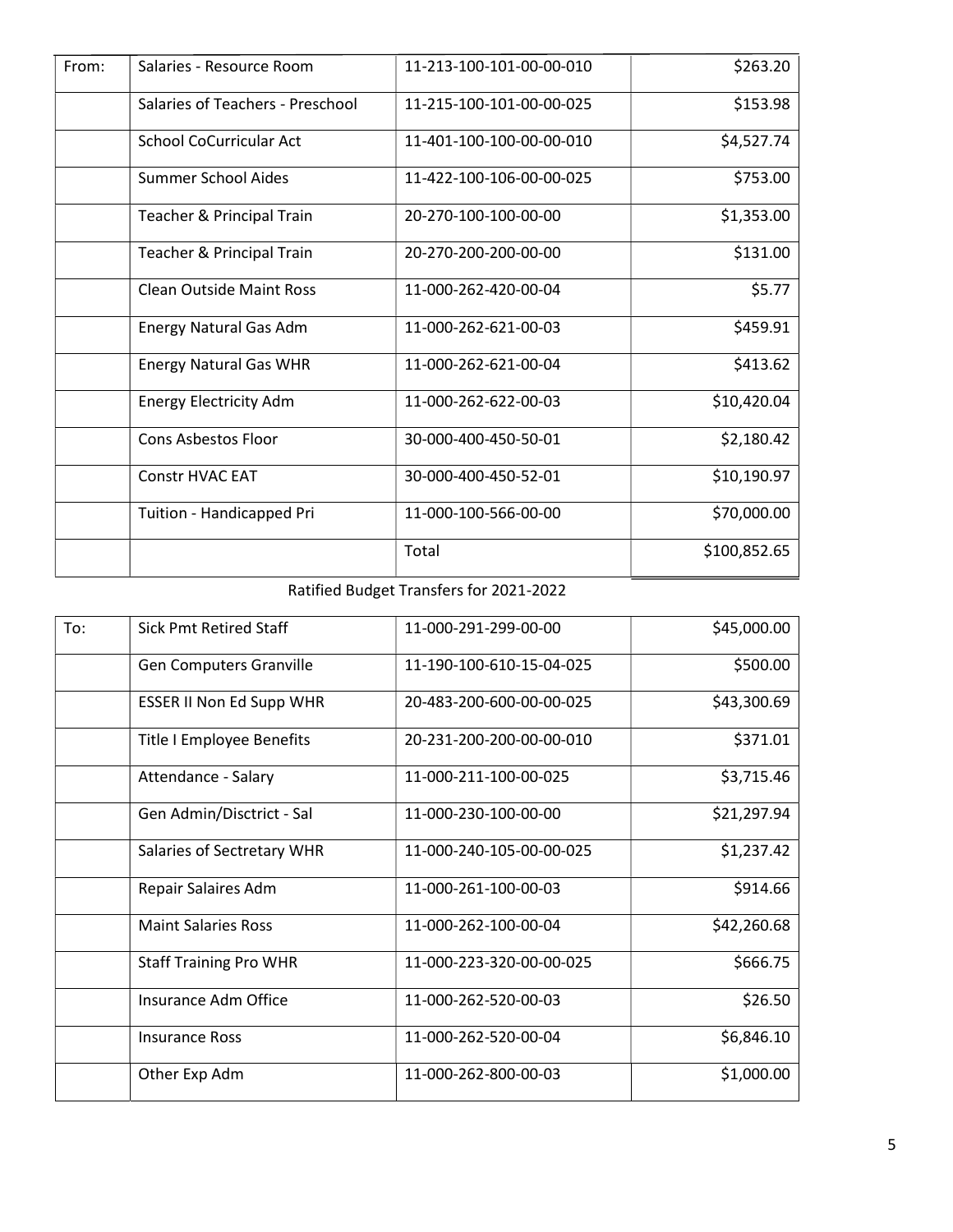|       | Security Supply EAT             | 11-000-266-610-00-01     | \$48.91      |
|-------|---------------------------------|--------------------------|--------------|
|       | Security Supply WHR             | 11-000-266-610-00-04     | \$704.90     |
|       | <b>Toner Ink EAT</b>            | 11-190-100-610-20-01-010 | \$2,746.00   |
|       | Toner Ink WHR                   | 11-190-100-610-20-04-025 | \$222.00     |
|       | Summer School Sal EAT           | 11-422-100-101-00-00-010 | \$6,283.72   |
|       |                                 | Total                    | \$177,142.74 |
|       |                                 |                          |              |
| From: | Sal of Supervisor of Ins        | 11-000-221-102-00-00-010 | \$27,420.10  |
|       | Sal of Supervisor of Ins        | 11-000-221-102-00-00-025 | \$29,000.00  |
|       | Gen Sup Computers EAT           | 11-190-100-610-15-01-010 | \$500.00     |
|       | <b>ESSER II Non Ed Supp EAT</b> | 20-483-200-600-00-00-010 | \$43,300.69  |
|       | Title I - Employee Benefit      | 20-231-200-200-00-00-025 | \$371.01     |
|       | <b>Health Salaries</b>          | 11-000-213-100-00-00-010 | \$3,715.46   |
|       | Sal of Secr and Clerical        | 11-000-221-105-00-00-010 | \$1,114.82   |
|       | Principal's Office - Sal        | 11-000-240-103-00-00-025 | \$10,000.00  |
|       | <b>Repair Salaries Maint</b>    | 11-000-261-100-00-01     | \$8,481.00   |
|       | <b>Repair Salaries Ross</b>     | 11-000-261-100-00-04     | \$914.66     |
|       | <b>Maint Salaries EAT</b>       | 11-000-262-100-00-01     | \$28,409.12  |
|       | Maint Sal Admin Off             | 11-000-262-100-00-03     | \$5,371.00   |
|       | <b>Staff Training Prof Serv</b> | 11-000-223-320-00-00-010 | \$666.75     |
|       | <b>Insurance EAT</b>            | 11-000-262-520-00-01     | \$6,872.60   |
|       | <b>Energy Electricity EAT</b>   | 11-000-262-622-00-01     | \$1,000.00   |
|       | Security Maint EAT              | 11-000-266-420-00-01     | \$441.81     |
|       | Security Supply Adm             | 11-000-266-610-00-03     | \$312.00     |
|       | Gen Supply EAT                  | 11-190-100-610-01-01-010 | \$2,746.00   |
|       | <b>Gen Suuply Granville</b>     | 11-190-100-610-01-04-025 | \$222.00     |
|       | <b>Summer School Salaries</b>   | 11-422-100-101-00-00-025 | \$6,283.72   |
|       |                                 | Total                    | \$177,142.74 |
|       |                                 |                          |              |